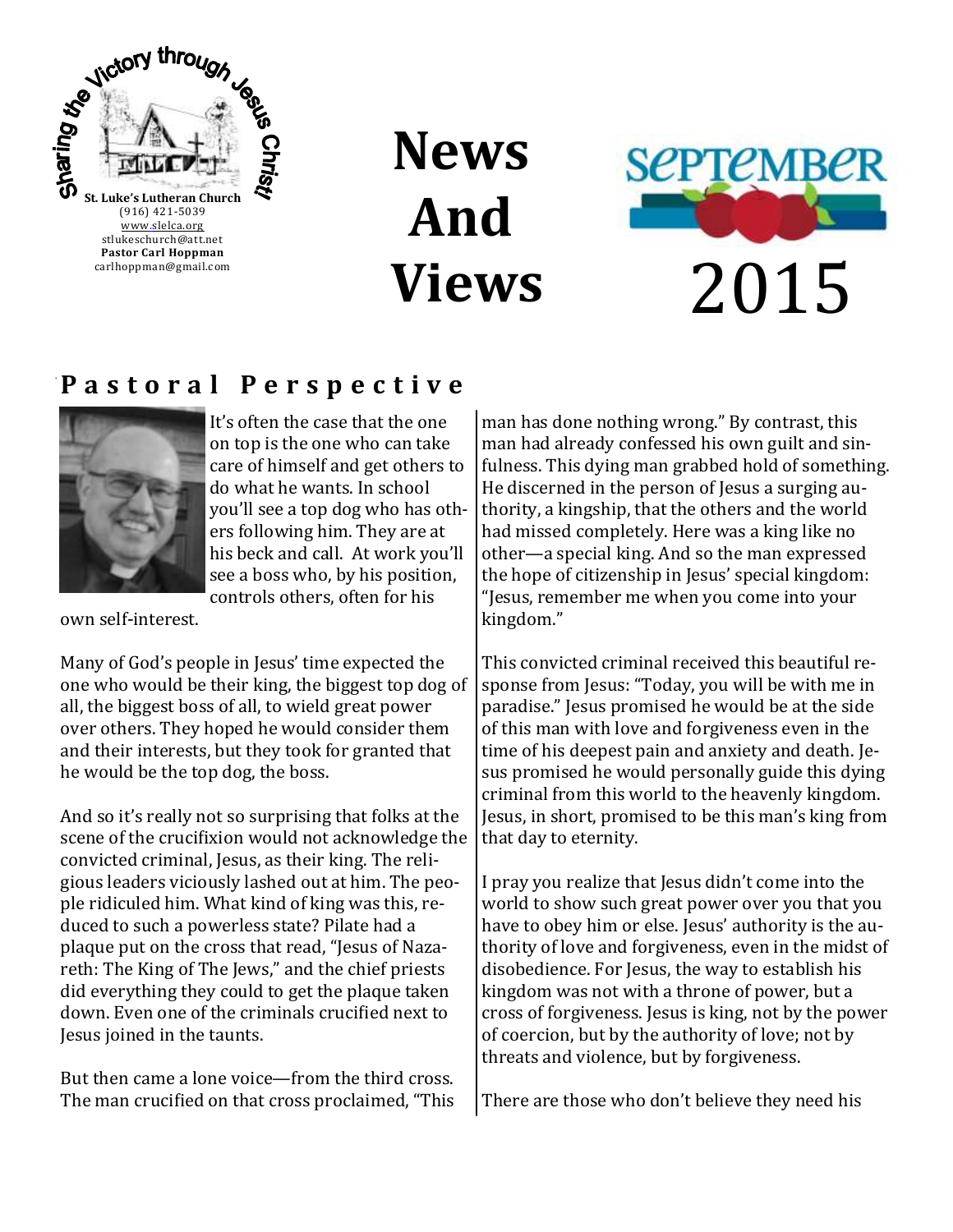love. He is not king for them. There are those who don't believe they need his forgiveness. He is not king for them. But for those who know in their hearts they need his love and forgiveness, he is the real king. Jesus is beside you with his love and forgiveness. Don't be afraid. Submit to King Jesus. He cares about you and will be with you now and always.

Spreading, Serving, and Sharing with You,

Pastor Carl



### **St. Luke's Confirmation Program**

**"Confirmed In The Word"**

I am very excited about the Confirmation material, "Confirmed In The Word." All 6th through 8th graders are invited to take part in this program. In two school years, it will give you a solid undergirding of Biblical faith for life.

This school year (September—May), we will consider the New Testament in depth by discussing about seventy New Testament passages. Next school year, for those who weren't in the class last year, we will consider the Old Testament in depth by discussing about seventy Old Testament passages.

I will lead the discussion each Sunday from 12 to 12:45 p.m. in the Youth Room (the room behind Schultz Hall). We will usually discuss two passages each Sunday. I will email the material to be discussed beforehand for those who would like to consider it ahead of time and for those who will be missing the next class session.

If a student misses a class session, I will count on a

parent or mentor to discuss the missed material with the student and sign the discussion sheet so I can be assured each student has discussed each unit.

At the end of the second school year, those students who have discussed all the units in class or with a parent or mentor will be eligible for Confirmation.

Confirmation will take place on May 15, 2016, for the eligible students. Confirmation is a very special event when each student states publically that he or she desires and promises that the faith in which they have been brought up will be theirs for life. It is accompanied by the blessing of the Holy Spirit and a celebration by the congregation.

Students don't have to be members of St. Luke's to take part. Please contact me for more information and registration material. Classes will start Sunday, September 20.

Pastor Carl

### **Note from the President**

### **Kelly Sobkowski Needs a Liver Transplant**

Dear Congregation,

It has been brought to the attention of the Council that a member of our church needs our help.

Kelly Sobkowski is currently undergoing treatment for liver cancer, with a transplant scheduled early next year. Please prayerfully consider donating whatever you can to assist Kelly with her expenses going forward.

Make your donation payable to St. Luke's Lutheran Church. It is tax deductible. Write "Kelly S. Fund" on your check and on the envelope; you can mail it to the church, drop it by the office, or put it in the of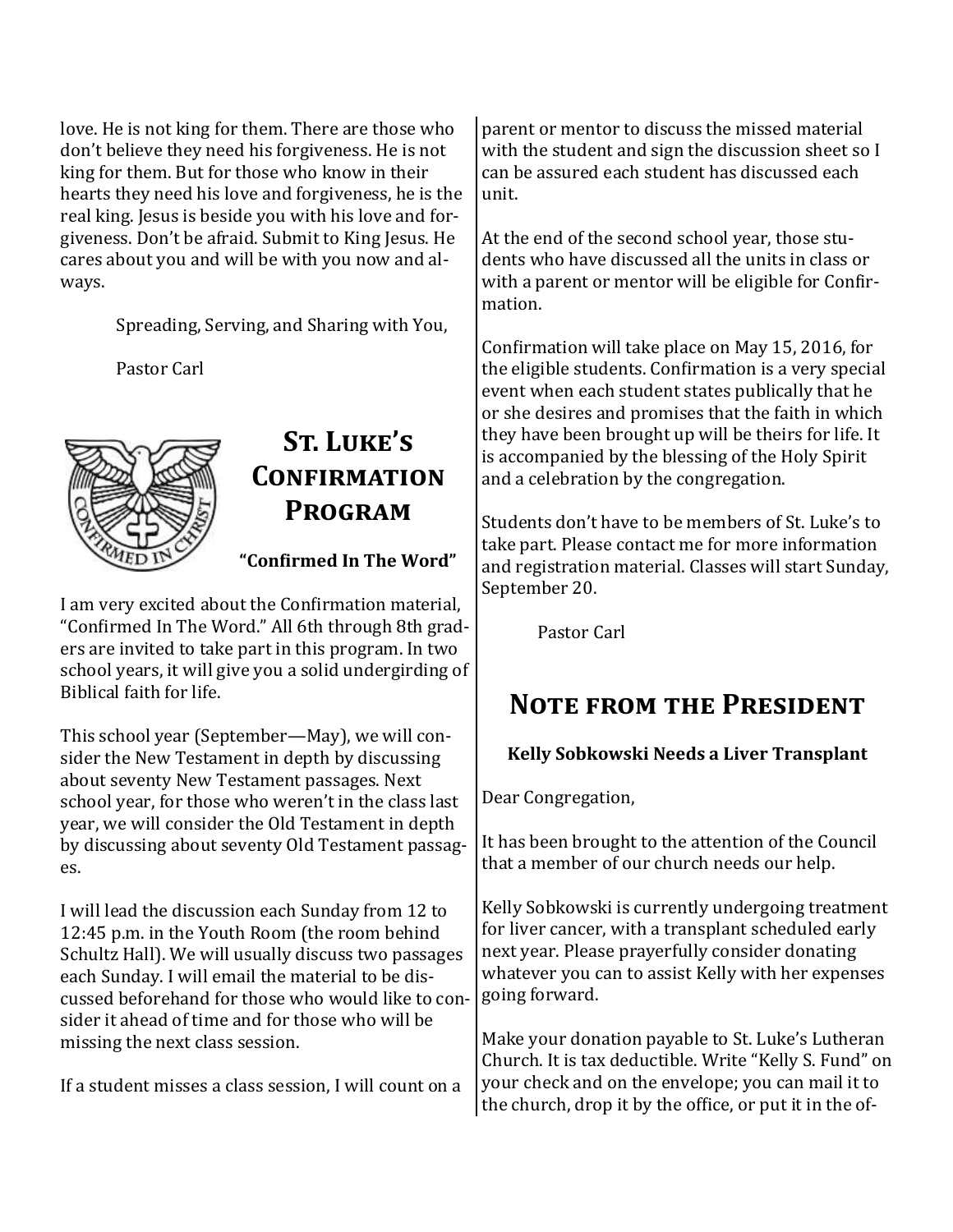fering plate.

This is a very stressful time for Kelly and her family, and we know her church family is willing to help her. Most importantly, keep her in your prayers.

Thank you for your consideration of this request.

In His service,

Council President

Paul Maki



### **Psalm Study Discussion Groups**



**Starting September 13th, 15th, and 16th**

The Psalms touch on a wide range of emotions such as joy, anger, peacefulness, frustration, despair, happiness, and anxiety. Considering and discussing these honest expressions of feeling can draw us closer to the God who made us and loves us so very much. Pastor Carl will lead this discussion-based study that will help us speak honestly to God and to one another.

There will be three groups:

- Sunday mornings from 9:15 to 10:00 a.m. in room 3 of the education wing
- Tuesday mornings from 10:15 to 11:00 a.m. in the church office conference room
- Wednesday afternoons from 1:30 to 2:15 p.m. in the church office conference room

A signup sheet is available on the Opportunity Table in the back of the sanctuary, or you can call the church office to sign up (421-5039). The groups will start meeting on Sunday, September 13; Tuesday, September 15; and Wednesday, September 16.

# **Annual Congregational Picnic & BBQ**



**It's Almost Here—Sunday, September 13!**

#### **Come Celebrate the Start of Our Fall Sunday School and Adult Education Classes**

Following the 10:30 a.m. service on Sunday, September 13, everyone is invited to come to the courtyard for great food and fellowship.

The Evangelism Board will provide hamburgers, cheeseburgers, hot dogs, condiments (mayo, ketchup, mustard, and pickle relish), lettuce, tomatoes, onions, chips, cookies, and beverages. If you can, we would love to have you bring a salad to share, but most importantly we want your company!

Please let us know if you are coming by using the sign-up sheet on the Opportunity Table at the back of the sanctuary. We want to be sure that we have plenty of seating and shade for everyone.

We also need help—especially from the wonderful men in our congregation—the day before the picnic (Saturday, September 12, at 9:30 a.m.) to set up canopies, tables, and chairs in the courtyard. We also need extra help with clean-up after the BBQ, including taking down the canopies, putting away the tables and chairs, and cleaning up the kitchen.

Looking forward to seeing all of you there!

Pat Webb Evangelism Board Chair



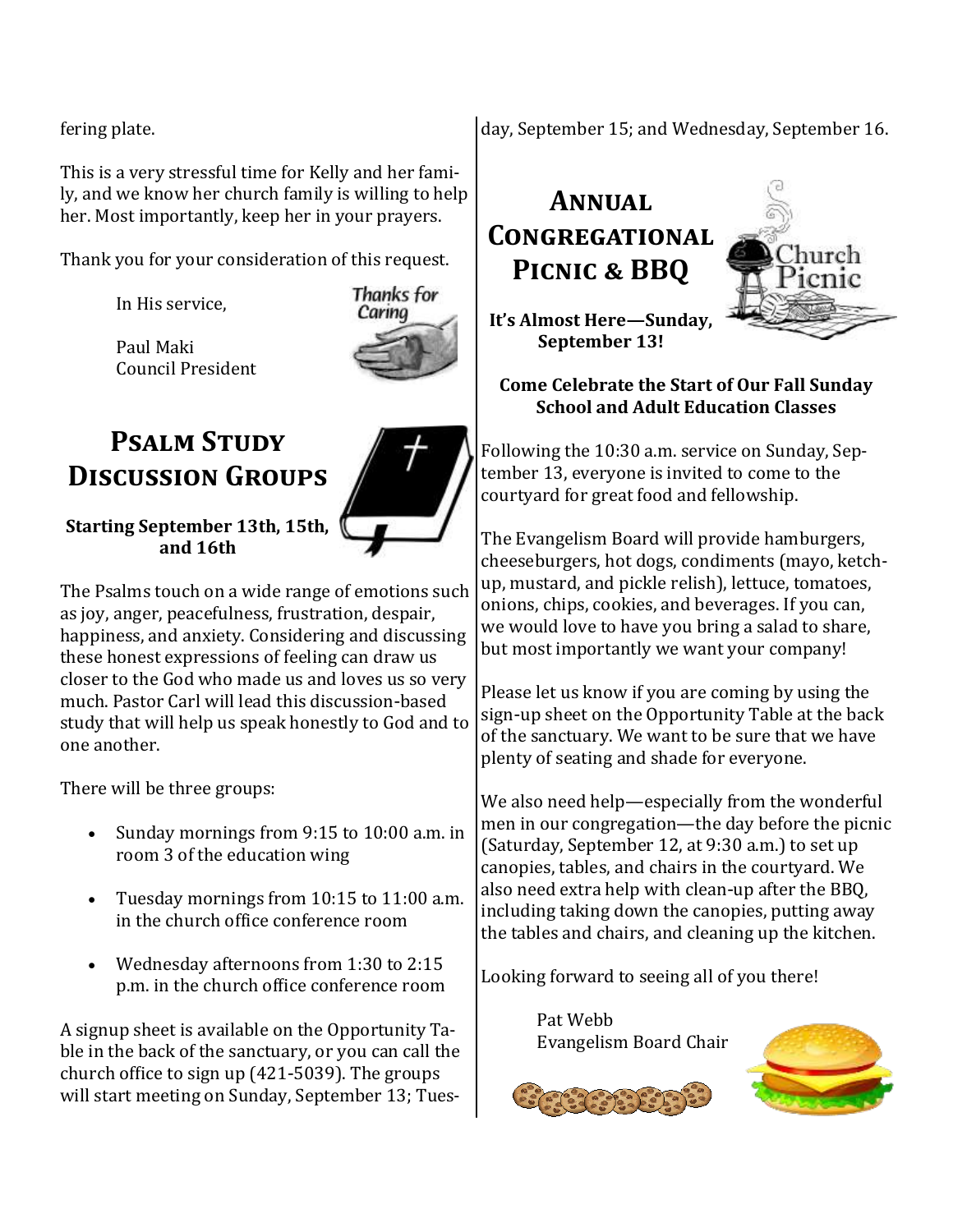

# **"God's Work, OUR HANDS" Service Day**

**School Supplies Drive** 

Immediately after the congregational picnic on September 13th, we're gathering in Schultz Hall to fill backpacks with donated school supplies. The Community Concerns Board has been gathering the supplies, and the Women of the ELCA have provided the backpacks.

We will bring the filled backpacks to Charles Mack Elementary and Parkway Elementary, where they will be given to students who cannot afford backpacks and supplies on their own.

This is a wonderful way to support our local community. With our donations, we can bring joy to many students and make sure they all have a fair chance to succeed in school, regardless of their economic circumstances.

Please join us for this fun and important event! Wear your "God's Work, Our Hands" shirt if you have one.

We're still accepting donated supplies—drop them off in the church entryway or church office any time up to September 13th.



It's time for the Worship and Music Board's annual "fun-raiser" Luau. Don't miss the fantastic food, fun activities, and fabulous prizes.

Join us on Saturday, September 19, in Schultz Hall.

The doors open at 5:00 p.m. for games, contests, fellowship, and appetizers. Wear your gaudiest Hawaiian shirt for the ugly Hawaiian shirt contest!

Dinner begins at 6:15; we're serving delicious Kalua pork and Hawaiian barbecued chicken, as well as salads, side dishes, and hors d'oeuvres.



A dessert auction will be held after dinner. You and your friends can bid on delicious homemade desserts to share at your table or take home.

Musical entertainment will be provided by the chancel choir, children's choir, and bell choir.

Tickets are \$5 for children 3 to 12, \$15 for 13 and up. Children under 3 are free. All proceeds go to support the music programs of St. Luke's.

Tickets are available starting August 23 from members of the Board of Worship and Music: Janette Payne, Karen Linfor, Mary F. Harris, Peggy Moser, and Triss Hoppman.

# **Choir Practice Resumes**

Choir practices resume in September for all choirs.

Chancel choir practice begins Wednesday, September 9, at 7:00 p.m. in choir loft. If you want to join, talk to Brooke Barr, Karen Linfor, or Peggy Moser.

The children's choir meets every 2nd and 4th Sunday in Room 2 of the Education Wing. Contact Judy Saxby if your child wants to participate.

The bell choir meets at 9:00 a.m. on Sundays in the church office meeting room. Talk to Holly Hoppman if you're interested.

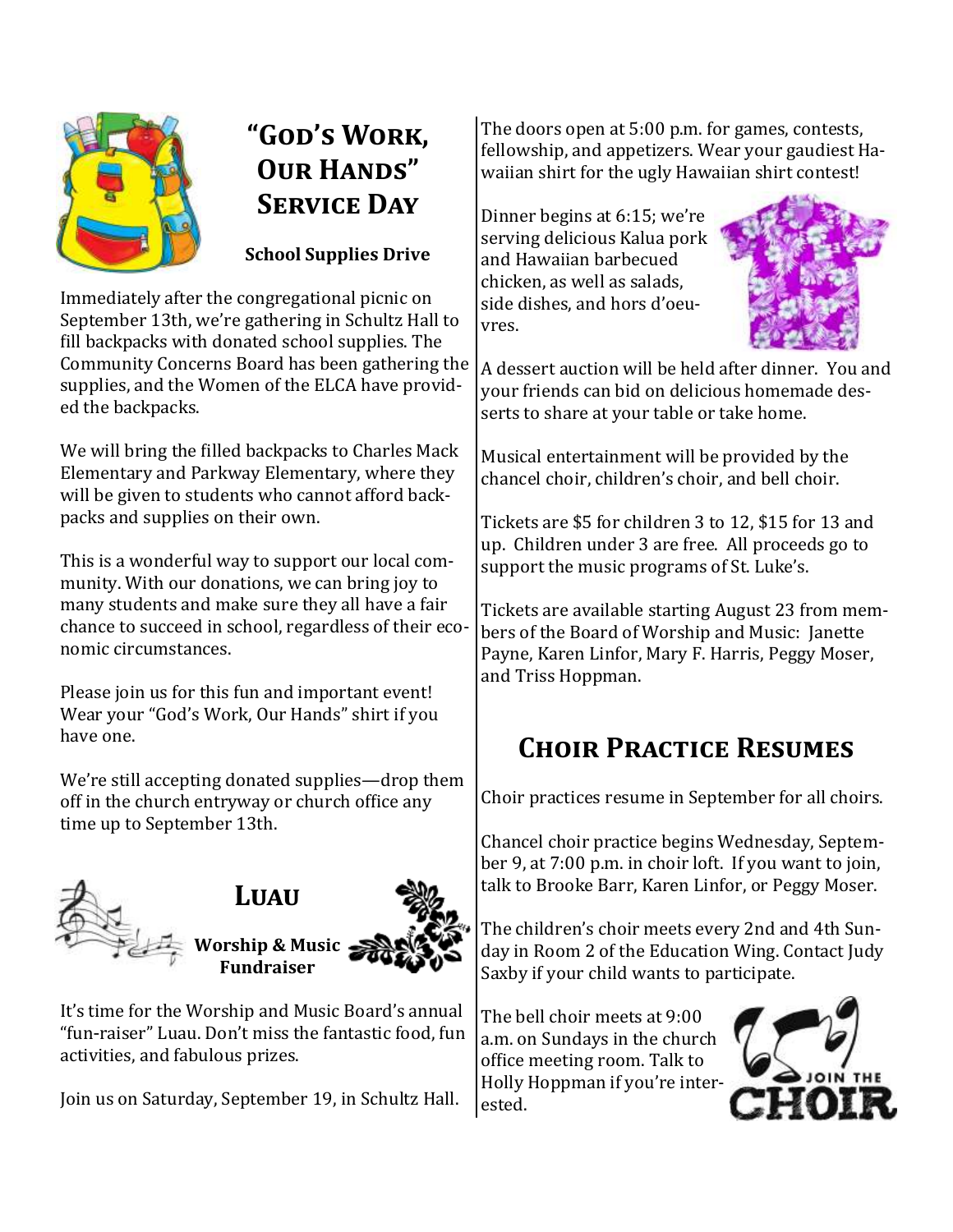# **Worship Assistants Needed**

We need a few more people to assist with altar care and help serve communion. We invite you to join us in this very meaningful ministry!

If you are interested in joining the Altar Care Team, you can sign up to help out for one month. The sign-up sheets are on the Opportunity Table in the back of the sanctuary.



For worship to run smoothly each week, we need 2 altar care workers. On non-communion Sundays, they put away the brass altar-ware and make sure the altar flowers are picked up after the 10:30 service. For communion Sundays, the altar care workers set up communion before the 8:15 service and clean up after the 10:30 service. This really entails no more than 15-30 minutes each Sunday.

If you are new to altar care, our experienced members will assist you. We have also developed a clear and helpful instruction guide.

We also need 3 communion servers for the 10:30 communion services.

If you have any questions, you can contact Janette Payne or Triss Hoppman.



### **BABY SHOWER**



#### **Brooke and Dave Barr**

The Board of Worship and Music is hosting a baby shower for Brooke, our wonderful music director, to celebrate the upcoming birth of her baby boy. Join us after the church service on September 20th, in the multipurpose room. All are welcome to attend! We encourage those who would like to help to bring sandwiches, salads, or desserts.

# **W-ELCA**

*Women of the ELCA*

#### **Brunch Hosted by the W-ELCA Board**

As summer comes to an end, W-ELCA has many exciting opportunities for everyone to get involved. Come to our annual brunch to hear about them and



to spend time with your fellow women of St. Luke's. On Saturday, September 12th, we'll meet in Room 5 at 11:30 a.m. No need to bring food, as your W-ELCA Board will be hosting the brunch.

We will be collecting hygiene items and school supplies for two local organizations: Moral Values and Courageous Connections.

Moral Values is an organization that teaches values to the young people it serves. Services are provided to as many as 85 children at one time. They also feed and house children in need, provide educational support, and advocate for their wellbeing.

Courageous Connections is a non-profit located in Elk Grove that works to improve the life experiences and outcomes of current and emancipated foster youth.

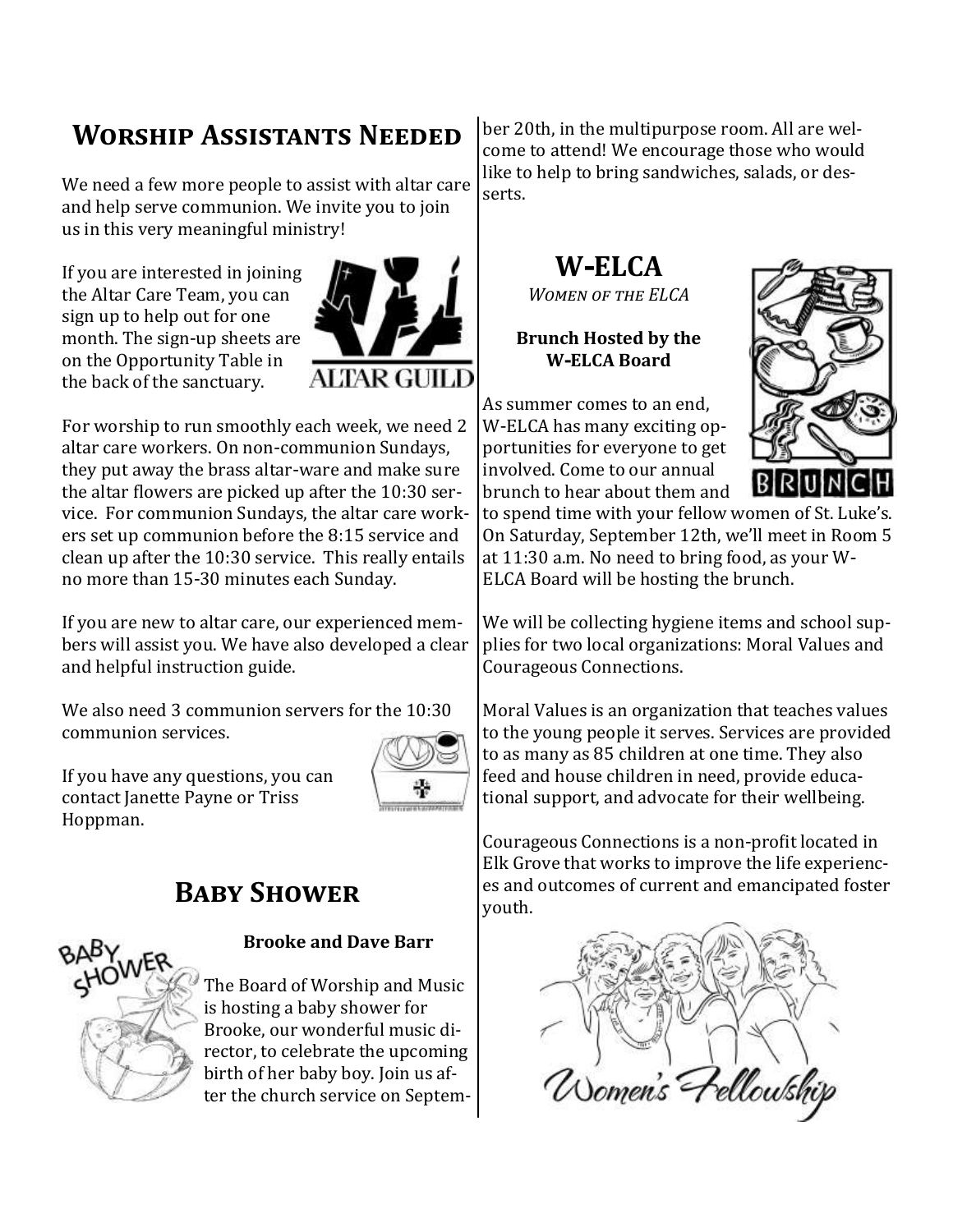

# **Church Cleanup Day**

### **All-Member Work Day**

On Saturday the 26th, at 8:30 in the morning, we're going to

clean, tidy, and spruce up the church. Come join us if you have the time—we need all the help we can get! You don't need to bring anything or have any special skills; just come when you can and we'll put you to work.



### **Fall Festival and Family Fun Day**

Come to St. Luke's on Saturday, October 3rd, for our Annual Fall Festival and Family Fun Day, organized by W-ELCA. The festival will be open from 8 a.m. – 2 p.m. Come browse the booths filled with white elephant items, books, plants, stuffed animals, clothes, baked goods, and other yard sale and vendor items. Join us for breakfast in the morning or lunch in the afternoon!

Planning is underway, and we're excited about this year's event. If you are interested in helping out, please look for sign-up sheets on the Opportunity Table, or let Holly Hoppman know. You can also sign up to bring baked goods and treats for our Country Store.

We're looking for items for donation for the Fall Festival. We're collecting White Elephants now;



we're accepting everything but clothing. Our Books & Plants Booth is requesting donations of any paperback books or children's books.

If you or someone you know is interested in renting a space at the Fall Festival and Family Fun Day, please contact the church office (421-5039) or Peggy Moser (606-7880).

For more information, you can also visit our website: http://slelca.org/news/fall-festival/

We hope to see you there!

In Christ's Service,

Holly Hoppman W-ELCA President



# **Annual Heritage Reformation Sunday Potluck**

### **Sunday, October 25**

Please mark your calendars! This is a special annual tradition in which we celebrate the Reformation, our Lutheran heritage, and our personal family heritages. More information and a sign-up sheet to follow in October.



# **Community Concerns**

### **Board Meeting Report**

School supplies are still being gathered, and we have asked the whole congregation to participate. We will sort the supplies at our next meeting, on



September 8th. The whole church will help fill the backpacks on the "God's Work, Our Hands" service day. We will distribute the filled backpacks to Parkway Elementary School and Charles Mack Elemen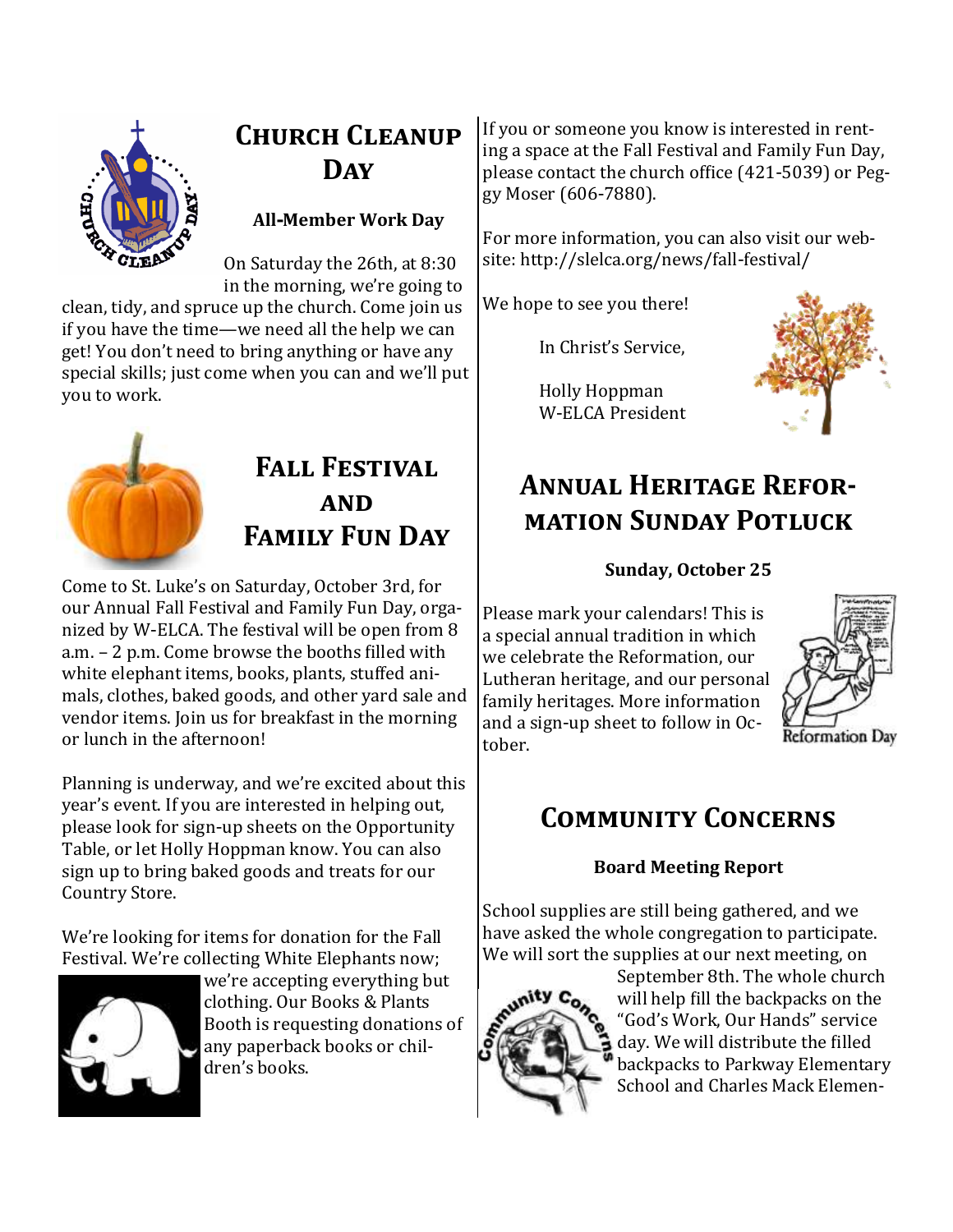tary School the week of September 14th.

Since our last meeting, we have received our order from Old Lutheran for St. Luke's "God's Work, Our Hands" t-shirts, and most have been sold. We will be ordering some smaller sizes. We're also looking into making some different types of t-shirts, such as tie-dye.

We have not yet set a date for St. Luke's Winter Sanctuary 2016. More information to come.

> Al Moser Community Concerns Board Chair

### **Children in Church**



Children of all ages are very welcome in our church—we want them to feel at home in our house of worship. Parents, you can relax. Young children are wiggly and sometimes noisy, but do not worry. We enjoy having chil-

dren here and don't mind when they make a joyful noise unto the Lord.

### **Cry Room / Nursing Room**

If you need to leave the service with your child, you can find the nursery directly to your right as

you leave the sanctuary. It has rocking chairs, a playpen, a high chair, bibs, a changing table, diapers and wipes, a first aid kit, and other supplies. We have speakers hooked up so you can still listen to the service.



#### **Sunday School**

In September, we start a new section of our Sunday School materials, with all new characters and themes. Most Sundays, the children will read a

Scripture text and then watch a video that illustrates and discusses it in a kid-friendly way. Songs, games, activities, and crafts help the kids explore and enjoy the message.



Children stay in the main service for a few songs, prayers, Scripture readings, and a Children's Time with Pastor Carl. Then they follow the Sunday School teachers to the Education Wing.

After the service, please pick up your kids—they can't leave the Sunday School room until you do, and neither can the teachers! (And all of them are anxious to get to the snack table.)

#### **During the Service**

Encourage your children to learn and participate while they're with you during the service. Quietly explain the parts of the service and the actions of the pastor, helpers, ushers, choir, etc. Let them copy you as you worship, pray, and read the responses.

Sometimes, sitting toward the front of the sanctuary, where they can see and hear better, can help kids pay attention and feel less bored.

As you enter the sanctuary on Sunday mornings, the usher will give each kid a Children's Page as well as a bulletin; it has a picture to color that is related to the sermon. This gives them something to do that still focuses on the message.

Children are more than welcome to stay with their

parents, instead of going to Sunday School, to experience the entire service. Some kids switch back and forth between going to Sunday School and staying with their parents.

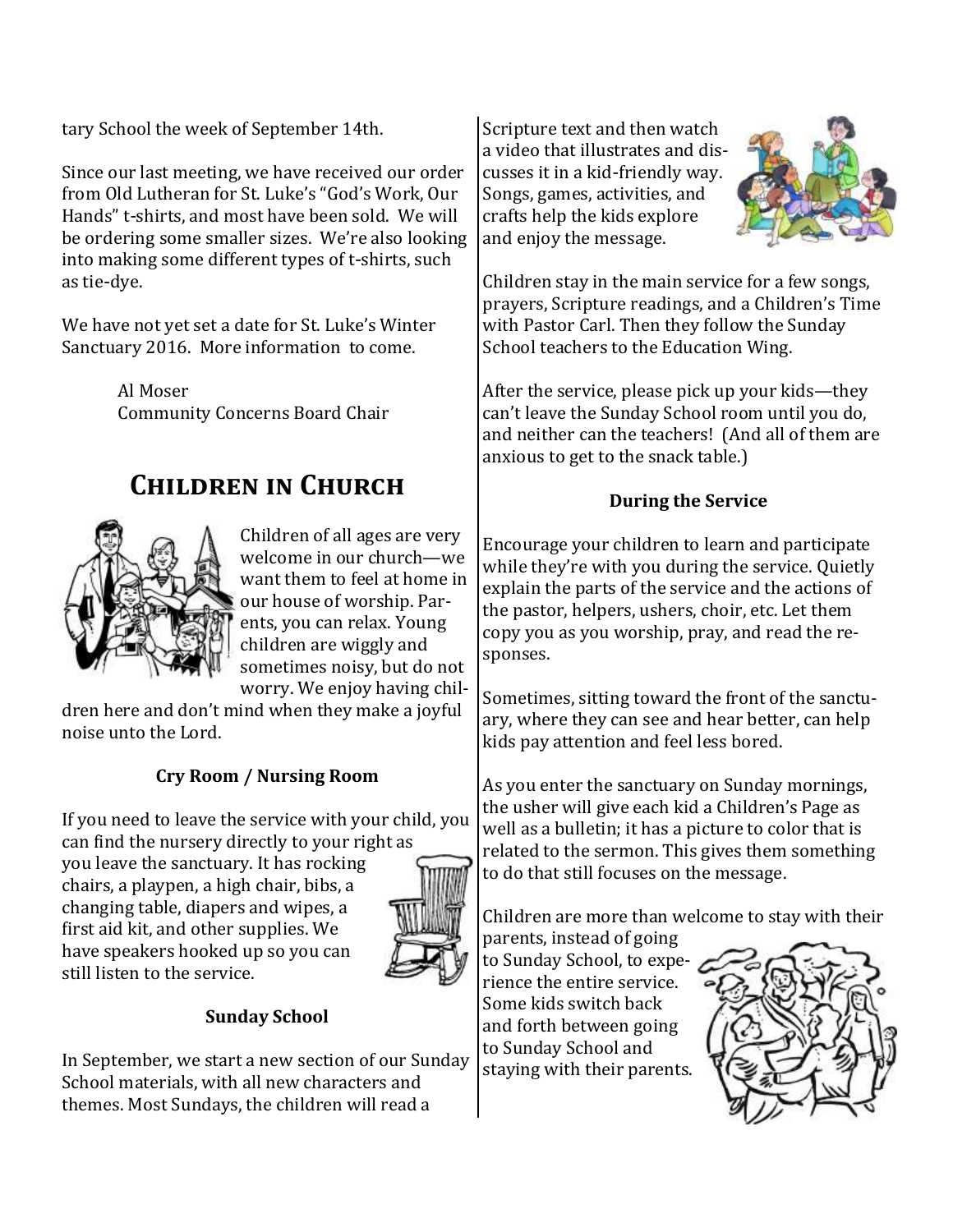

*Stephanie helping Pastor Carl preach*



 *St. Luke's Youth—Monster Mini-Golfing*



*Stephanie, Megan, and Sarah playing in the courtyard after church* 



 *Assistant secretary Lucy hard at work*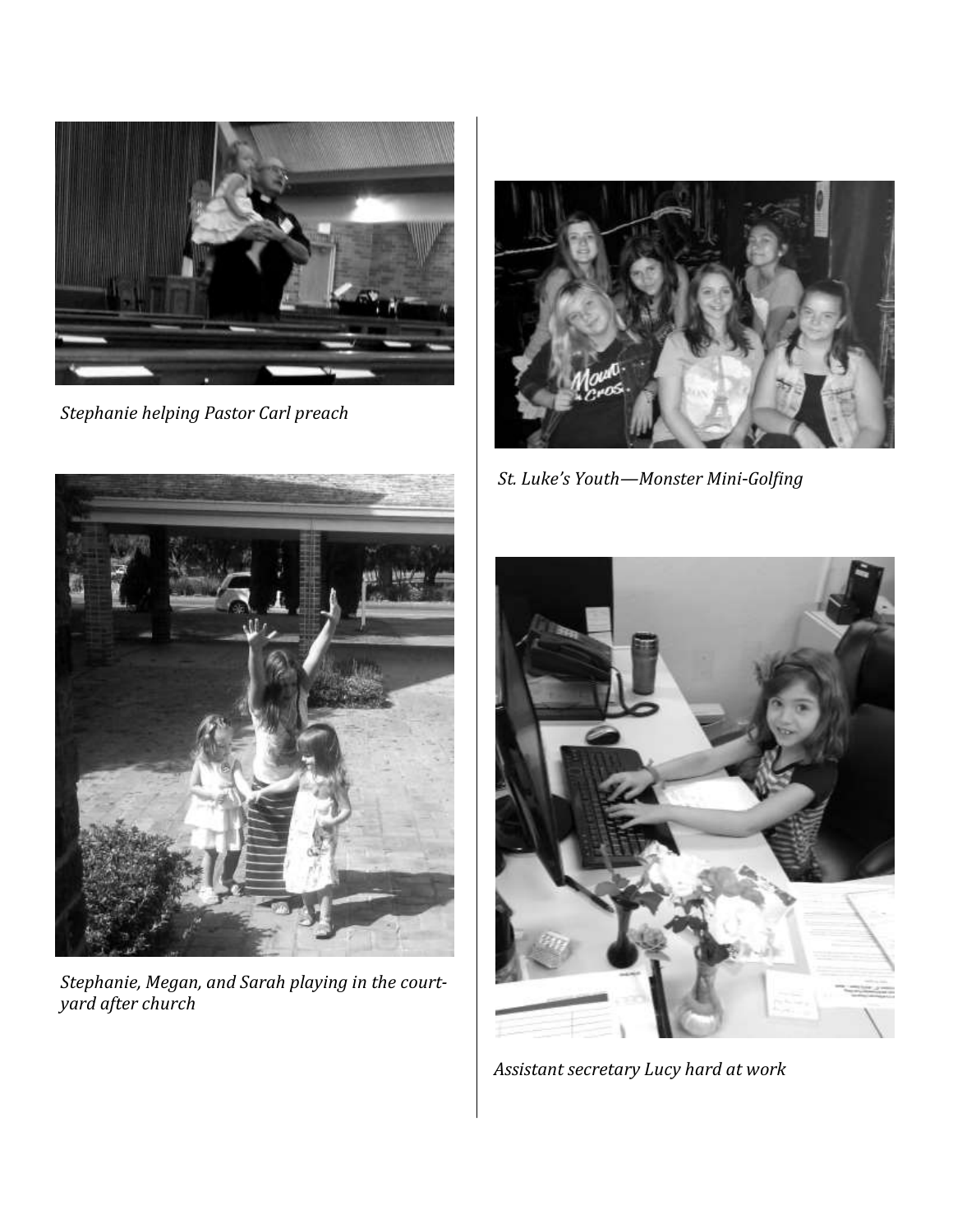

We welcome these members into the family of Christ:

### **River Abraham Dempsey**

*Parents:* Ethan and Meredith Dempsey *Sponsor:* Amanda Harvey

**Ethan Martin Dempsey** *Parents:* Larry and Marsha Dempsey

**Amanda Marie Harvey** *Parents:* Larry and Marsha Dempsey

In baptism our gracious heavenly Father frees us from sin and death by joining us to the death and resurrection of our Lord Jesus Christ. By water and the Holy Spirit, River, Ethan, and Amanda are reborn children of God and made members of the church, the body of Christ.

### **Welcome Our New Members**



The Dempsey family has joined St. Luke's congregation—welcome!

> Ethan & Meredith Bowen (age 3) River (age 1)

We are truly excited they have made the commitment to join our church family and follow the Lord with us.

# **Directory Corrections and Additions**

**Birlew,** Linda 5924 Stallion Way Sacramento, CA 95823

**Brasier**, Elizabeth Stephanie Espinoza 7248 Diana Way Sacramento, CA 95828 (916) 856-6555



**Dempsey**, Ethan and Meredith Bowen and River 3835 Aetna Spring Way Sacramento, CA 95834

**Heaton**, Paul and Sande (916) 509-9623 Paul's email: paulheaton@comcast.net Sande's email: strezise@att.net

**Johnsen,** John jojjo@aol.com

**Ramsey,** Katie 7804 Sandilands Way Sacramento, CA 95828 (916) 688-1216

**Vang,** PengXue and Rose Jai Lia, Izaiah, Ezekiel, Jun

**Williams,** Thelma jojjo@aol.com

If you have any additional corrections to the directory, please call or email the church office—(916) 421-5039 or stlukeschurch@att.net. Thank you!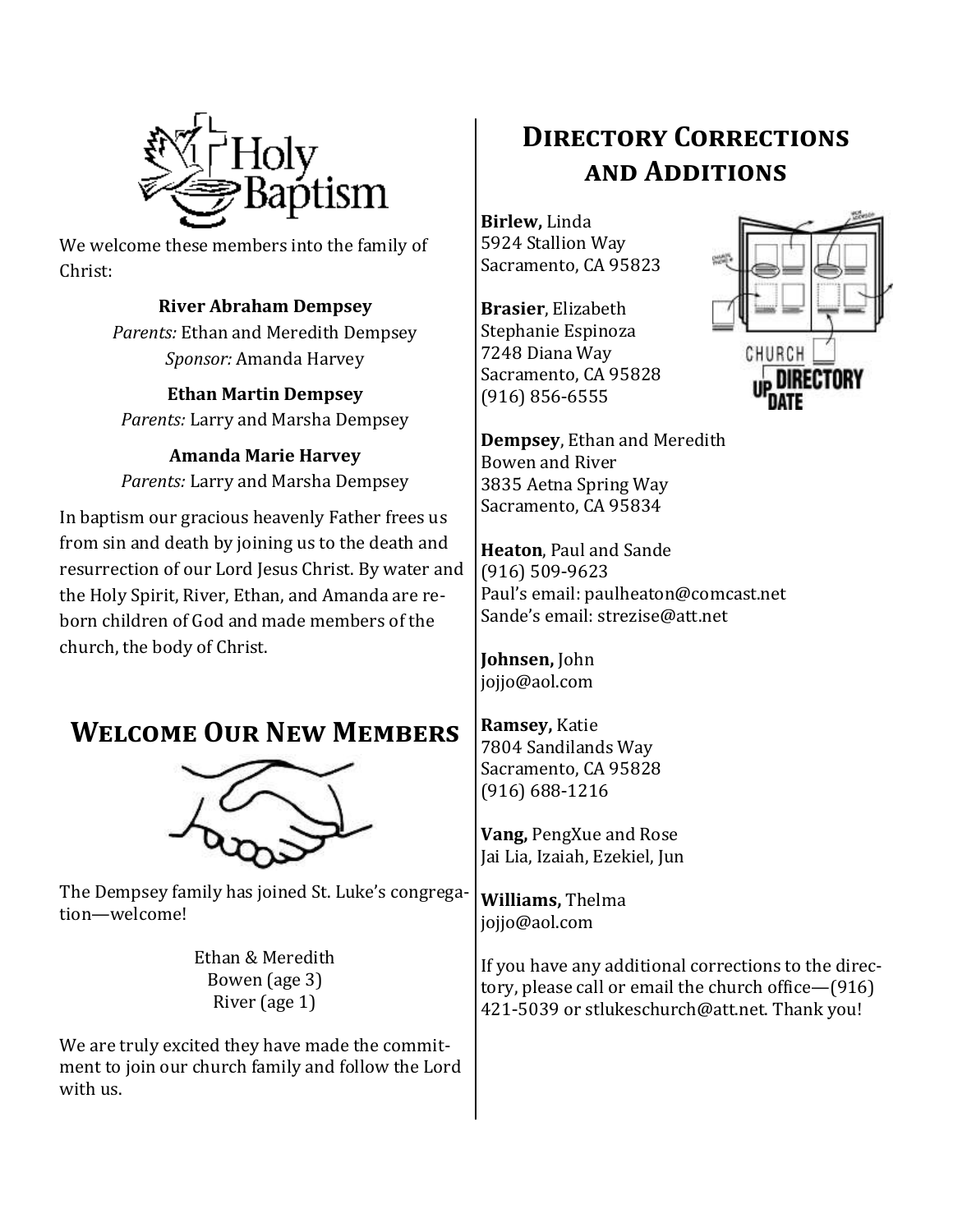

# **September Birthdays**



### **Financial Secretary Report**

**July 2015**

| <b>Offerings (General Fund Only)</b> |             |           |                     |  |
|--------------------------------------|-------------|-----------|---------------------|--|
|                                      | This Month  |           | <b>Year to Date</b> |  |
| <b>Total Offering</b>                | \$16,041    | \$124,345 |                     |  |
| <b>Compared to</b><br><b>Budget</b>  | $-$ \$1,663 | \$2,123   |                     |  |
|                                      | $-9.0\%$    | 2.0%      |                     |  |
| <b>Compared to</b><br>2014           | \$1,326     | \$4,408   |                     |  |
|                                      | 9.0%        | 4.00%     |                     |  |
| <b>Contributors</b>                  |             |           |                     |  |
| 2015<br>(Current Year)               | 86          | 90        | avg.                |  |
| 2014<br>(Last Year)                  | 73          | 89        | avg.                |  |
| <b>Other Special Gifts</b>           |             |           |                     |  |

| <b>Other Special Gifts</b> |          |
|----------------------------|----------|
| Sunday School              | \$10.14  |
| <b>Flowers</b>             | \$180.50 |

*Note: Positive values (no +/- sign) means above; negative values means below.*

> Ron Webb Financial Secretary



September 2 Marlene Kiser September 4 Elise Mihanovich September 5 Esther Becker September 7 Pauline Arndt September 7 Barbara Manlapig September 13 Iva Bates September 23 Angela Hairston September 23 Patricia McClendon September 24 Anthony Diaz September 24 William Lehman September 24 Ronald Myers September 25 Mildred Franklin September 26 Jeff Boyer September 29 Jack Fenske September 30 Helen Fischer September 30 Lynn Gavia

*If your birthday is this month and you are not on our list, please notify the church office so we can update our files.*



- Sept. 13 The Carneys for their 56th anniversary
- Sept. 20 Larry and Deanna Dockter for Anthony's birthday

Ron and Pat Webb for Kevin's birthday

Sept. 27 Larry and Deanna Dockter for Gage's 9th birthday

Kelly Boyer for Jeff's 50th birthday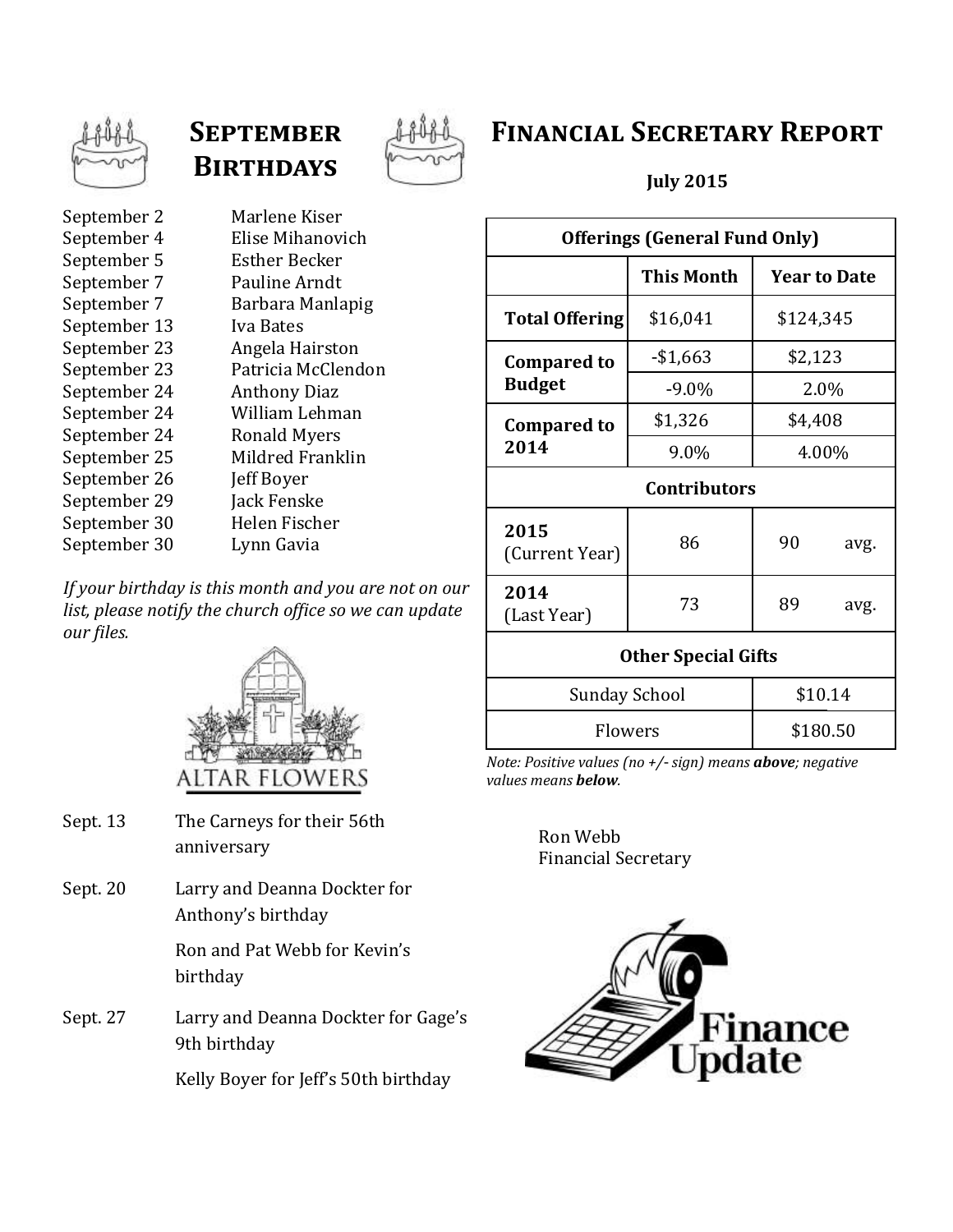### **Worship Assistants**

| Sept. 6<br>Sept. 13<br>Sept. 20<br>Sept. 27 | <b>Acolytes</b><br>Daniel Encinas<br>Isabella Basquez, Elizabeth Wilson<br>Amber Mansfield, Angie Martinez<br>Joshua Bell, Morgan Furry | Sept. 6<br>Sept. 13<br>Sept. 20<br>Sept. 27 |
|---------------------------------------------|-----------------------------------------------------------------------------------------------------------------------------------------|---------------------------------------------|
| 8:15 a.m.<br>10:30 a.m.                     | <b>Altar Care</b><br>Cheryl Franklin<br>Karen Linfor, Mary F. Harris<br><b>Communion Servers</b><br>Karen Linfor, Connie Reule          | Sept. 6<br>Sept. 13<br>Sept. 20<br>Sept. 27 |
| Sept. 6<br>Sept. 13                         | <b>Counters</b><br>Nancy Minning, Connie Reule<br>Don Schell, Bob Behr                                                                  | Sept. 6                                     |
| Sept. 20<br>Sept. 27                        | Betty Englund, Barbara Manlapig<br>Holly Hoppman, Marlene Kiser                                                                         | Sept. 13<br>Sept. 20<br>Sept. 27            |
| Sept. 6<br>Sept. 13<br>Sept. 20<br>Sept. 27 | Greeters<br>Sande and Paul Heaton<br>Gail Weber, Rebecca Weber<br>Kelly Boyer, Lois Sherrets<br>(Needed)<br><b>Head Ushers</b>          | Sept. 6<br>Sept. 13<br>Sept. 20<br>Sept. 27 |
| $8:15$ a.m.<br>10:30 a.m.                   | Ron Franklin<br>Kelly Boyer                                                                                                             |                                             |
| Sept. 6<br>Sept. 13<br>Sept. 20<br>Sept. 27 | <b>Prayer Leaders</b><br>Pat Webb<br>Laura Tice<br><b>Alison Thomas</b><br><b>Faith Thomas</b>                                          | Sept. 6<br>Sept. 13<br>Sept. 20<br>Sept. 27 |
| Sept. 6<br>Sept. 13<br>Sept. 20<br>Sept. 27 | <b>Psalm Leaders</b><br>Hannah Encinas<br>Sierra Etchison<br>Amber Mansfield<br><b>Angie Martinez</b>                                   |                                             |

### **Readers (8:15 a.m.)**

| Kelly Boyer         |
|---------------------|
| Kathryn Felgenhauer |
| Eric Linblade       |
| Phil Petersen       |
|                     |

#### **Readers (10:30 a.m.)**

Bob Behr Linda Birlew Larry Dockter Tracy Etchison

#### **Refreshments**

| Sept. 6  | Ed and Kirsten Ireton, Lynn Gavia;<br>Esther Becker's family will provide a<br>cake to celebrate her 100th birthday |
|----------|---------------------------------------------------------------------------------------------------------------------|
| Sept. 13 | Congregational BBQ & picnic                                                                                         |
| Sept. 20 | Paul Maki, Chona Sison                                                                                              |
| Sept. 27 | Jerry and Carol Carney                                                                                              |

#### **Visitors Gifts**

| Sept. 6  | Pat Webb          |
|----------|-------------------|
| Sept. 13 | Crystal Boettcher |
| Sept. 20 | Thelma Williams   |
| Sept. 27 | Carolyn Andrews   |

#### **Welcome Leaders**

| Peggy Moser         |
|---------------------|
| Pat Webb            |
| <b>Chet Madison</b> |
| Carolyn Andrews     |
|                     |